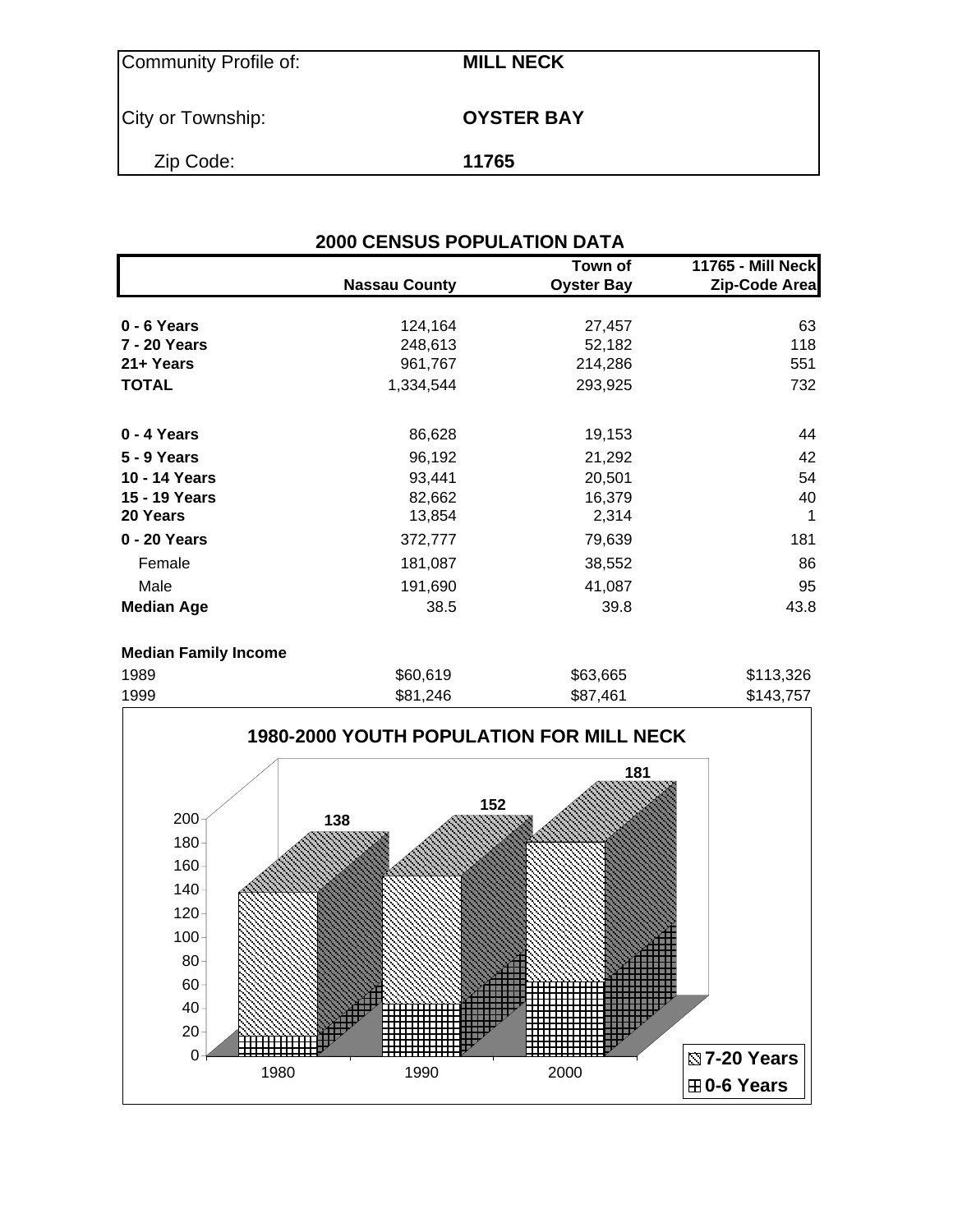# **2000 POPULATION PROJECTION DATA**

| <b>Nassau County</b>     |                              | <b>Town of</b><br><b>Oyster Bay</b>                                             | <b>11765 - Mill Neck</b><br>Zip-Code Area |
|--------------------------|------------------------------|---------------------------------------------------------------------------------|-------------------------------------------|
|                          |                              |                                                                                 |                                           |
| $\overline{0}$ - 6 Years | 118,978                      | 22,496                                                                          | 48                                        |
| 7 - 20 Years             | 231,792                      | 49,305                                                                          | 149                                       |
| 21+ Years                | 978,505                      | 218,082                                                                         | 635                                       |
| <b>TOTAL</b>             | 1,329,275                    | 289,884                                                                         | 833                                       |
| ∥0 - 4 Years             | 83,639                       | 16,110                                                                          | 33                                        |
| ∥5 - 9 Years             | 90,106                       | 16,875                                                                          | 39                                        |
| 10 - 14 Years            | 82,042                       | 17,814                                                                          | 55                                        |
| 15 - 19 Years            | 79,040                       | 17,385                                                                          | 53                                        |
| 20 Years                 | 15,943                       | 3,618                                                                           | 19                                        |
| $\vert$ 0 - 20 Years     | 350,770                      | 71,801                                                                          | 198                                       |
|                          |                              | <b>1990-2000 MILL NECK POPULATION PROJECTIONS</b><br><b>FOR FOUR AGE GROUPS</b> |                                           |
| 70                       |                              |                                                                                 |                                           |
| 60                       |                              |                                                                                 |                                           |
| 50                       | <b>Hilling Communication</b> |                                                                                 | <b>Communications</b>                     |
| 40                       | x.                           |                                                                                 | •⊠ 1-4<br>$\Box$ 5-9                      |

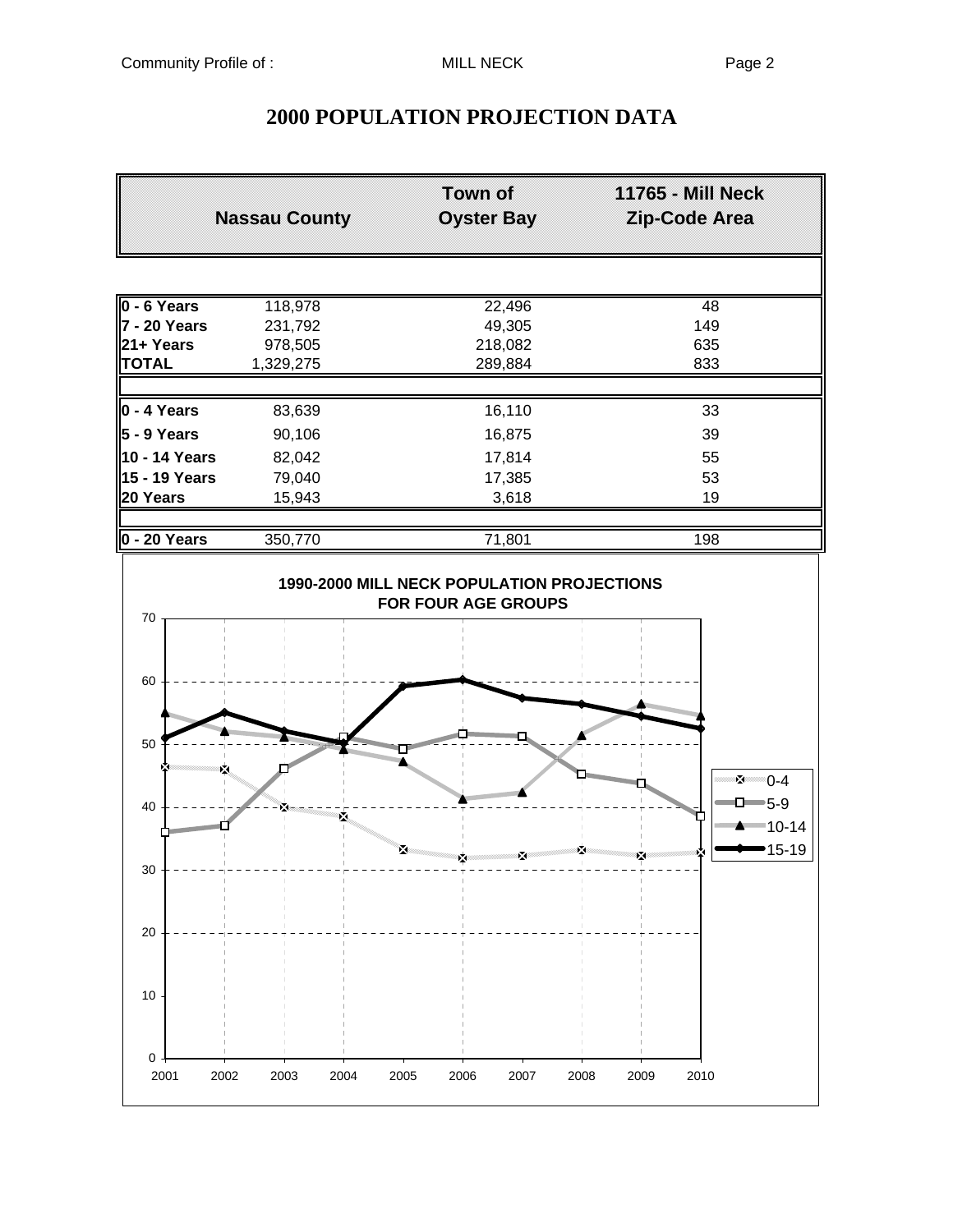|                   |                                                                                                                                                                                                                                                                       | <b>TEMPORARY ASSISTANCE TO</b><br><b>NEEDY FAMILIES (Formerly AFDC)</b><br>(NUMBER OF INDIVIDUALS)  |                      |
|-------------------|-----------------------------------------------------------------------------------------------------------------------------------------------------------------------------------------------------------------------------------------------------------------------|-----------------------------------------------------------------------------------------------------|----------------------|
|                   |                                                                                                                                                                                                                                                                       |                                                                                                     |                      |
|                   |                                                                                                                                                                                                                                                                       | Town of                                                                                             | 16-20 y              |
| Year              | Nassau County                                                                                                                                                                                                                                                         | Oyster Bay                                                                                          | Zip-Code Area        |
| 1985              | 15,963                                                                                                                                                                                                                                                                | 1,051                                                                                               | $\pmb{0}$            |
| 1986              | 15,337                                                                                                                                                                                                                                                                | 946                                                                                                 | $\pmb{0}$            |
| 1987              | 13,321                                                                                                                                                                                                                                                                | 807                                                                                                 | $\pmb{0}$            |
| 1988              | 12,410                                                                                                                                                                                                                                                                | 782                                                                                                 | $\pmb{0}$            |
| 1989              | 11,950                                                                                                                                                                                                                                                                | 704                                                                                                 | $\mathbf 0$          |
| 1990              | 12,607                                                                                                                                                                                                                                                                | 737                                                                                                 | $\pmb{0}$            |
| 1991              | 15,317                                                                                                                                                                                                                                                                | 898                                                                                                 | $\mathbf 0$          |
| 1992              | 16,528                                                                                                                                                                                                                                                                | 963                                                                                                 | $\mathbf 0$          |
| 1993              | 20,129                                                                                                                                                                                                                                                                | 1,245                                                                                               | $\pmb{0}$            |
| 1994              | 20,622                                                                                                                                                                                                                                                                | 1,366                                                                                               | $\pmb{0}$            |
| 1995              | 20,229                                                                                                                                                                                                                                                                | 1,211                                                                                               | $\mathbf 0$          |
| 1996              | 17,800                                                                                                                                                                                                                                                                | 954                                                                                                 | $\mathbf 0$          |
| 1997              | 14,940                                                                                                                                                                                                                                                                | 836                                                                                                 | $\pmb{0}$            |
| 1998              | 12,706                                                                                                                                                                                                                                                                | 695                                                                                                 | $\pmb{0}$            |
| 1999              | 10,825                                                                                                                                                                                                                                                                | 695                                                                                                 | $\mathbf 0$          |
| 8<br>Rate Per 1,0 | 16.00<br>14.00<br>12.00<br>10.00 <sub>1</sub><br><b>Kijing provinsi provinsi provinsi provinsi provinsi provinsi provinsi provinsi provinsi provinsi provinsi pro</b><br>$8.00 -$<br>$6.00 \times$<br>$4.00 \cdot$<br>$2.00 -$<br>0.00<br>1987 1988 1989 1990<br>1991 | AFDC RATES PER 1000 RESIDENTS<br>mum<br>Ø<br><b>CALLERY</b><br>1992<br>1993<br>1994<br>1995<br>1996 | 1997<br>1998<br>1999 |
|                   | <b>El Nassau County</b>                                                                                                                                                                                                                                               | <b>El</b> Oyster Bay Town                                                                           | □16-20 y             |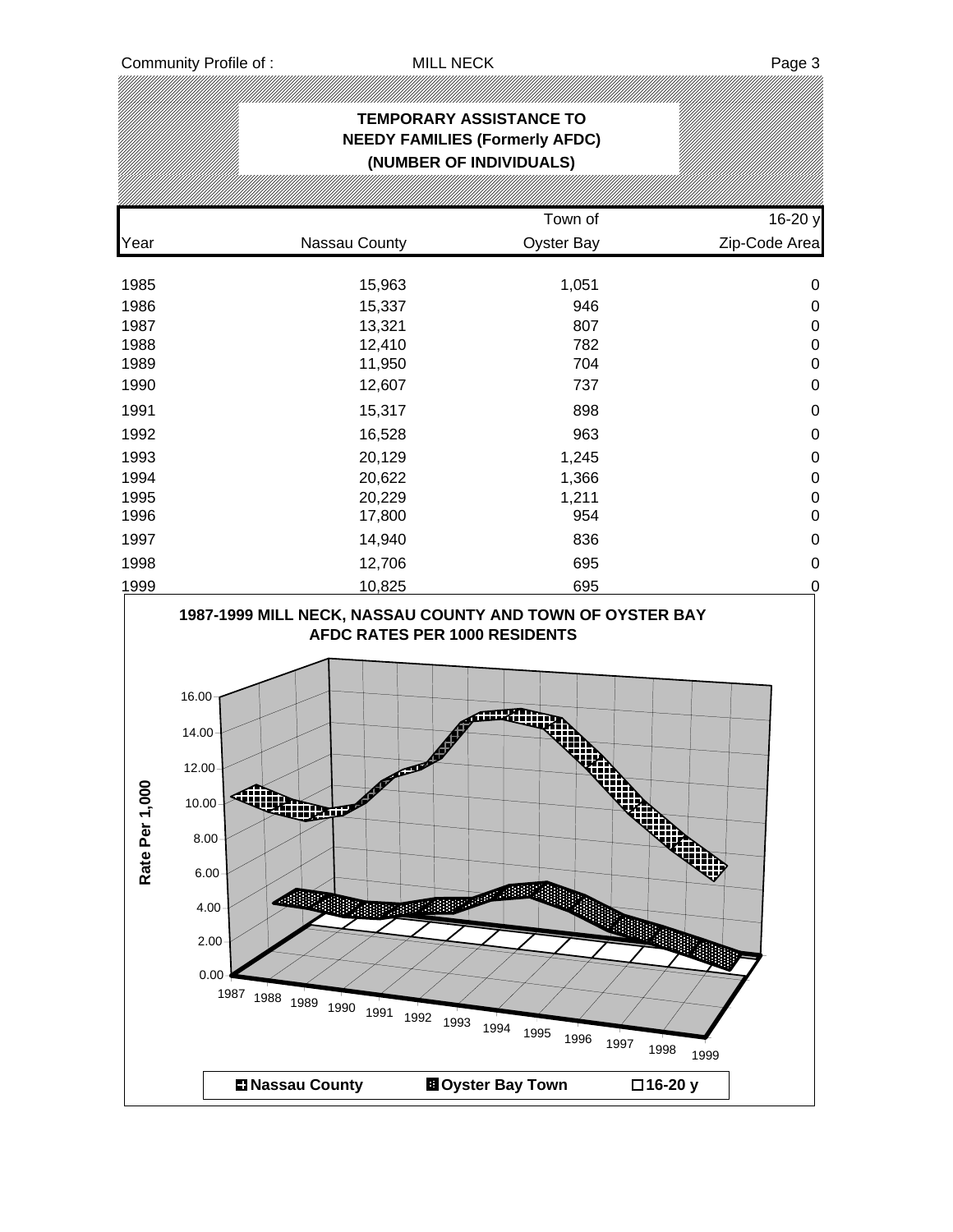### **11765 ZIP-CODE AREA RESIDENT YOUTH OFFENSES**

|      |                | 7-15 Years Old     |                    |                  |
|------|----------------|--------------------|--------------------|------------------|
|      |                | <b>Station</b>     | <b>Subjects of</b> |                  |
| Year | <b>Arrests</b> | <b>Adjustments</b> | Investigation      | <b>Totals</b>    |
| 1990 | 0              | 2                  | 0                  |                  |
| 1991 | 0              |                    | 0                  |                  |
| 1992 | 0              |                    | Ω                  |                  |
| 1993 | 0              |                    | 0                  |                  |
| 1994 | 0              |                    | 0                  |                  |
| 1995 | 0              |                    |                    |                  |
| 1996 | 0              |                    |                    |                  |
| 1997 | 0              |                    | 0                  |                  |
|      |                |                    |                    |                  |
|      |                | 16-20 Years Old    |                    |                  |
|      |                | Subjects of        |                    | <b>All Ages</b>  |
| Year | <b>Arrests</b> | Investigation      | <b>Totals</b>      | Total Incidents* |
| 1990 |                |                    | 0                  |                  |
| 1991 |                |                    | 2                  | 3                |
| 1992 |                |                    | 0                  |                  |
| 1993 |                | O                  | 0                  |                  |
| 1994 |                | O                  | Ω                  |                  |
| 1995 |                | O                  | Ω                  | 0                |
| 1996 |                |                    |                    | 0                |



\* Total incidents include arrests, station adjustments and subjects of investigation for 1988-1995. Youth offense data does not include data on convictions following from some of these arrests.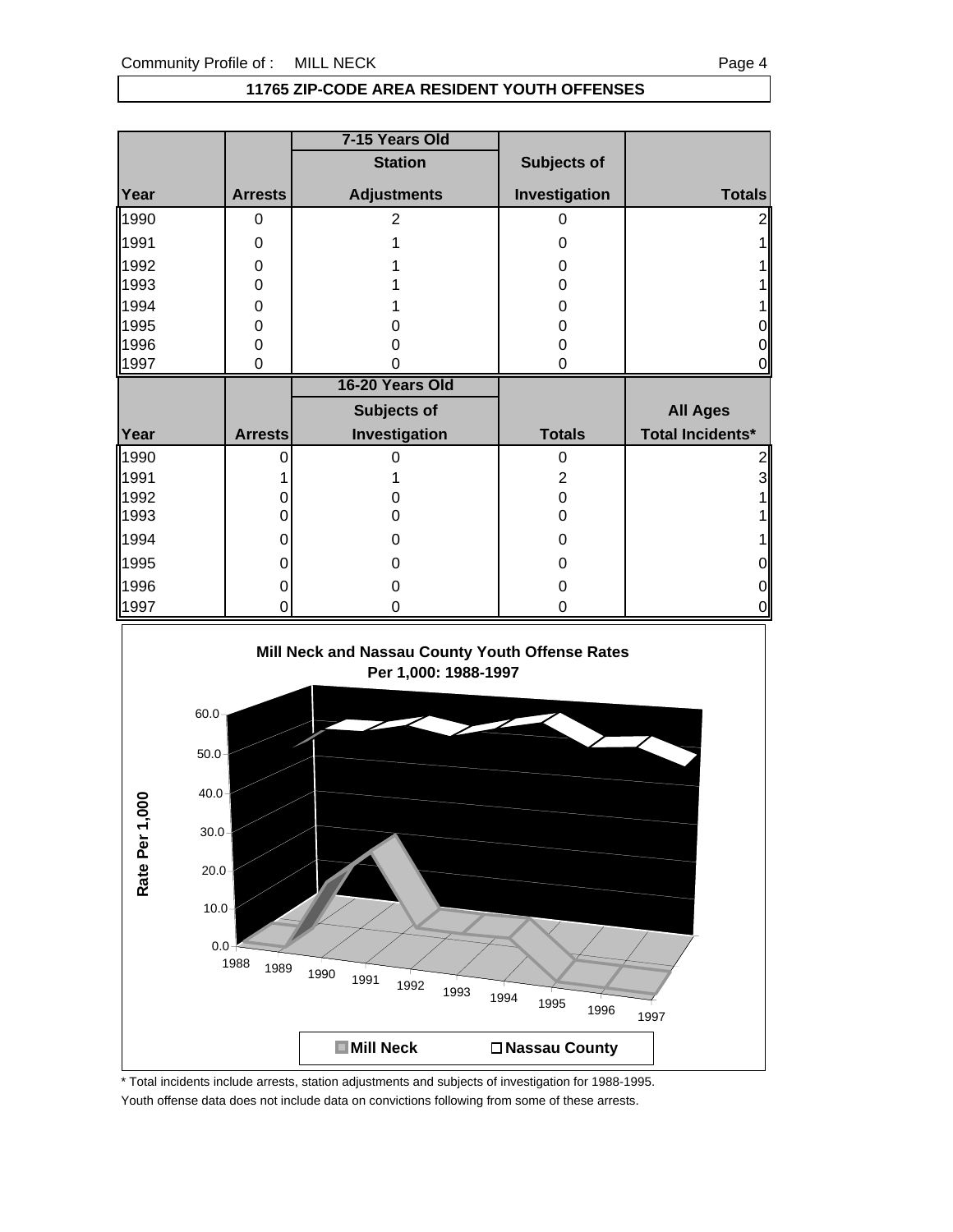Community Profile of : MILL NECK Page 5



\* There were no Violent or Threatening Offenses in Mill Neck in 1990, 1992, and 1995 through 1996, and no Alcohol or Drug Offenses in 1992 through 1996.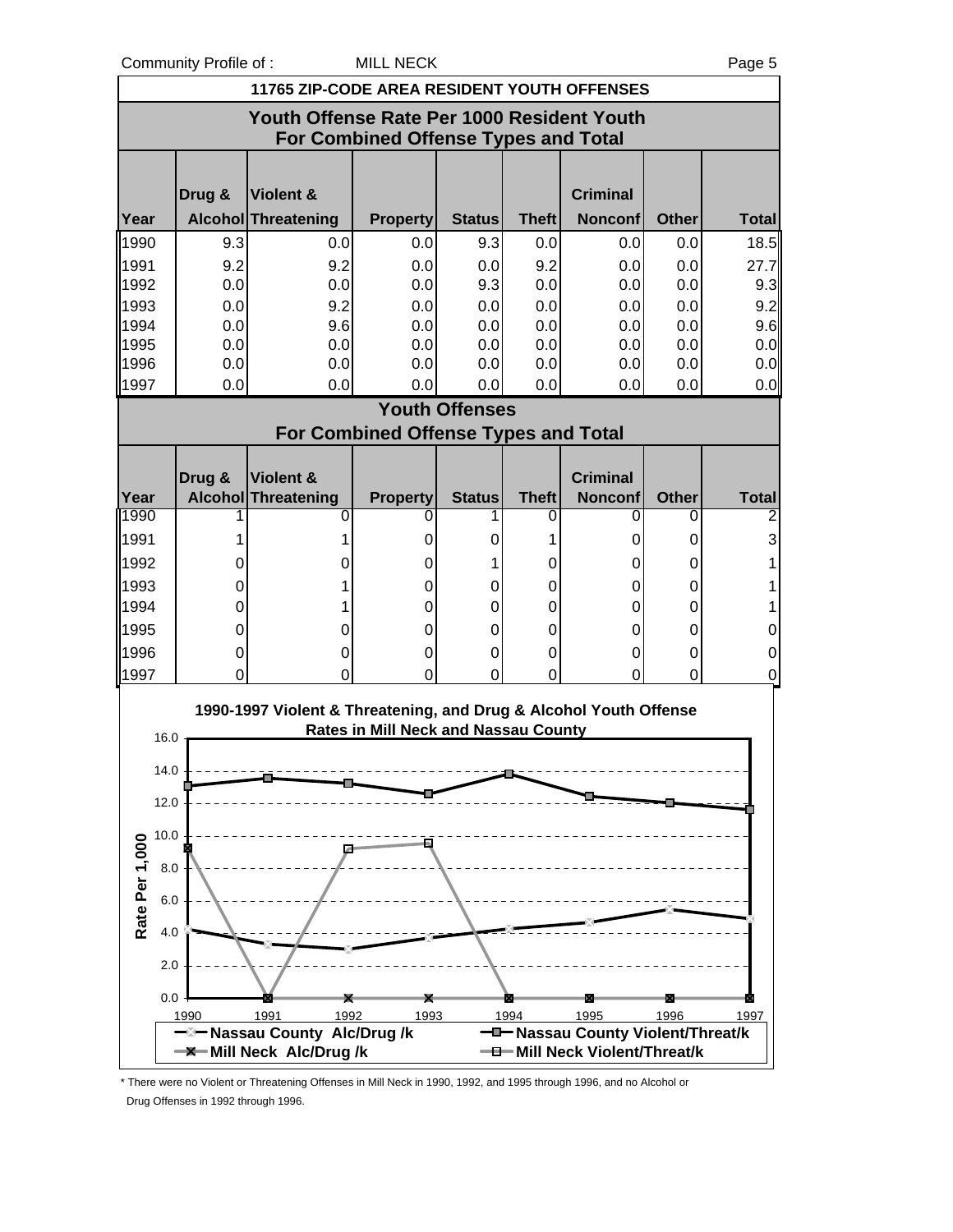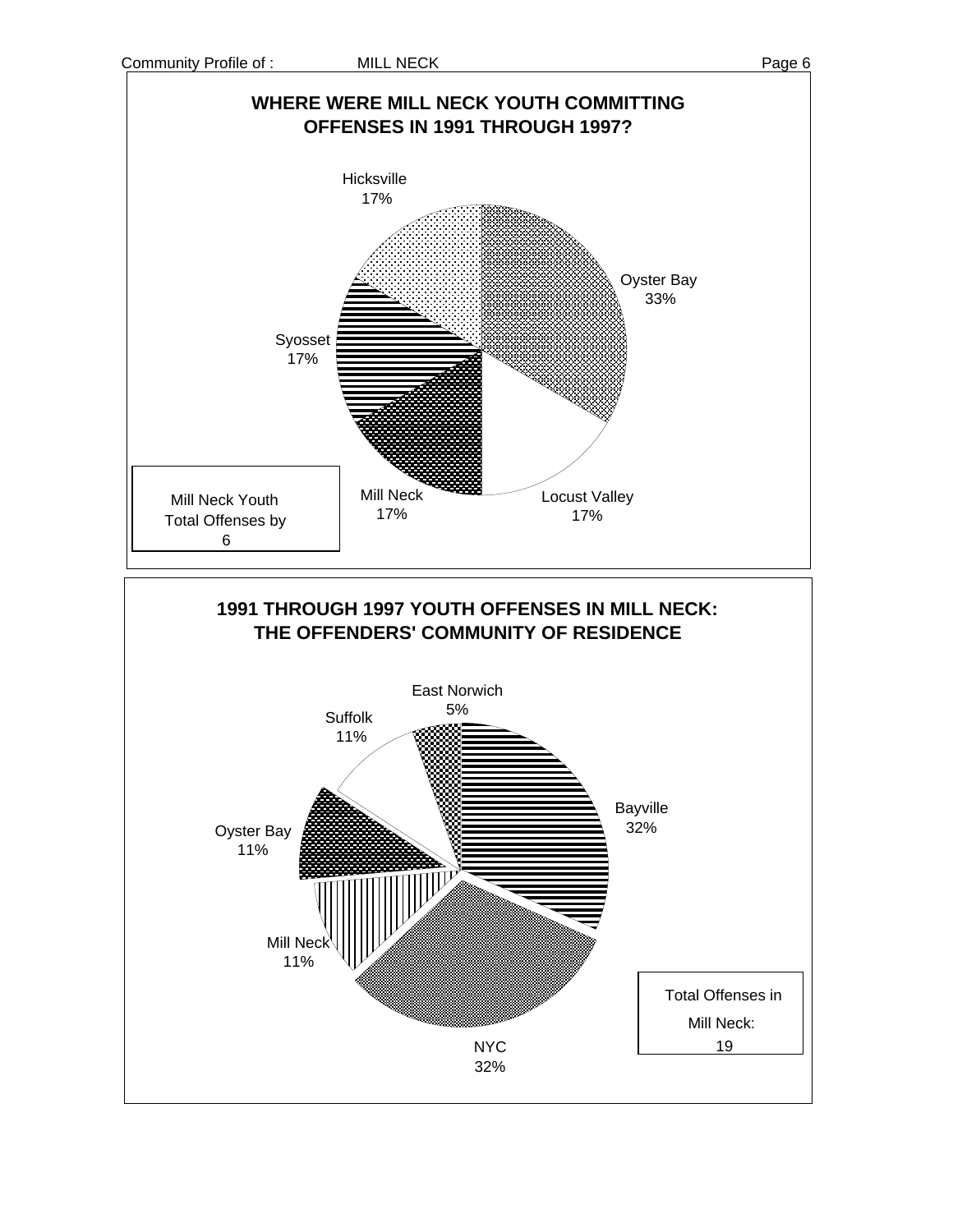|                |                                                                                                               |                                                                                                                    |                                                                              |                                                                                           |                                                                         |                                                                            | 1991-97                                                                                   |
|----------------|---------------------------------------------------------------------------------------------------------------|--------------------------------------------------------------------------------------------------------------------|------------------------------------------------------------------------------|-------------------------------------------------------------------------------------------|-------------------------------------------------------------------------|----------------------------------------------------------------------------|-------------------------------------------------------------------------------------------|
|                |                                                                                                               |                                                                                                                    |                                                                              |                                                                                           |                                                                         |                                                                            | Percent                                                                                   |
| 1991           | 1992                                                                                                          | 1993                                                                                                               | 1994                                                                         | 1995                                                                                      | 1996                                                                    | 1997                                                                       | Change                                                                                    |
| $\overline{0}$ | $\overline{0}$                                                                                                | 0                                                                                                                  | 0                                                                            | $\Omega$                                                                                  | 0                                                                       | $\overline{0}$                                                             |                                                                                           |
|                | 0.0%                                                                                                          |                                                                                                                    |                                                                              |                                                                                           |                                                                         |                                                                            |                                                                                           |
| $\overline{0}$ | $\overline{0}$                                                                                                | $\overline{0}$                                                                                                     | $\overline{0}$                                                               | $\overline{0}$                                                                            | $\mathbf 0$                                                             | $\mathbf 0$                                                                |                                                                                           |
|                | 0.0%                                                                                                          |                                                                                                                    |                                                                              |                                                                                           |                                                                         |                                                                            |                                                                                           |
| $\overline{0}$ | $\mathbf 0$                                                                                                   | $\overline{0}$                                                                                                     | 0                                                                            | $\mathbf 0$                                                                               | $\overline{0}$                                                          | $\overline{0}$                                                             |                                                                                           |
|                | 0.0%                                                                                                          |                                                                                                                    |                                                                              |                                                                                           |                                                                         |                                                                            |                                                                                           |
| $\mathbf 0$    | $\overline{0}$                                                                                                | $\mathbf 0$                                                                                                        | $\mathbf 0$                                                                  | $\mathbf 0$                                                                               | $\mathbf 0$                                                             | $\mathbf 0$                                                                |                                                                                           |
|                | 0.0%                                                                                                          |                                                                                                                    |                                                                              |                                                                                           |                                                                         |                                                                            |                                                                                           |
| 0              | 1                                                                                                             | $\mathbf 0$                                                                                                        | $\mathbf 0$                                                                  | $\mathbf 0$                                                                               | $\mathbf 0$                                                             | $\mathbf 0$                                                                |                                                                                           |
|                | 100.0%                                                                                                        |                                                                                                                    |                                                                              |                                                                                           |                                                                         |                                                                            |                                                                                           |
|                |                                                                                                               |                                                                                                                    |                                                                              | $\pmb{0}$                                                                                 | $\mathbf 0$                                                             |                                                                            |                                                                                           |
|                |                                                                                                               |                                                                                                                    |                                                                              |                                                                                           |                                                                         |                                                                            |                                                                                           |
|                |                                                                                                               |                                                                                                                    |                                                                              |                                                                                           |                                                                         |                                                                            |                                                                                           |
|                |                                                                                                               |                                                                                                                    |                                                                              |                                                                                           |                                                                         |                                                                            |                                                                                           |
|                |                                                                                                               |                                                                                                                    |                                                                              |                                                                                           |                                                                         |                                                                            |                                                                                           |
|                |                                                                                                               |                                                                                                                    |                                                                              |                                                                                           |                                                                         |                                                                            |                                                                                           |
|                |                                                                                                               |                                                                                                                    |                                                                              |                                                                                           |                                                                         |                                                                            |                                                                                           |
|                |                                                                                                               |                                                                                                                    |                                                                              |                                                                                           |                                                                         |                                                                            |                                                                                           |
|                |                                                                                                               |                                                                                                                    |                                                                              |                                                                                           |                                                                         |                                                                            |                                                                                           |
|                |                                                                                                               |                                                                                                                    |                                                                              |                                                                                           |                                                                         |                                                                            |                                                                                           |
|                |                                                                                                               |                                                                                                                    |                                                                              |                                                                                           |                                                                         |                                                                            |                                                                                           |
|                |                                                                                                               |                                                                                                                    |                                                                              |                                                                                           |                                                                         |                                                                            |                                                                                           |
|                |                                                                                                               |                                                                                                                    |                                                                              |                                                                                           |                                                                         |                                                                            | 40.5%                                                                                     |
| 10 Yr & Less   | $\mathbf 0$<br>0<br>$\overline{0}$<br>$\overline{0}$<br>$\overline{0}$<br>0.0<br><b>Nassau County</b><br>5.19 | $\mathbf 0$<br>0.0%<br>$\mathbf 0$<br>0.0%<br>$\overline{0}$<br>0.0%<br>$\overline{0}$<br>0.0%<br>1<br>7.1<br>6.63 | $\mathbf 0$<br>0<br>$\mathbf 0$<br>$\mathbf 0$<br>$\mathbf 0$<br>0.0<br>8.98 | $\mathbf 0$<br>$\overline{0}$<br>$\mathbf 0$<br>$\mathbf 0$<br>$\mathbf 0$<br>0.0<br>8.68 | $\overline{0}$<br>$\mathbf 0$<br>$\mathbf 0$<br>$\Omega$<br>0.0<br>7.52 | $\overline{0}$<br>$\mathbf 0$<br>$\mathbf 0$<br>$\mathbf 0$<br>0.0<br>7.23 | $\mathbf 0$<br>$\overline{0}$<br>$\mathbf 0$<br>$\mathbf 0$<br>$\mathbf 0$<br>0.0<br>7.30 |

## **Resident Mill Neck Runaway and Homeless Youth by Age Group**

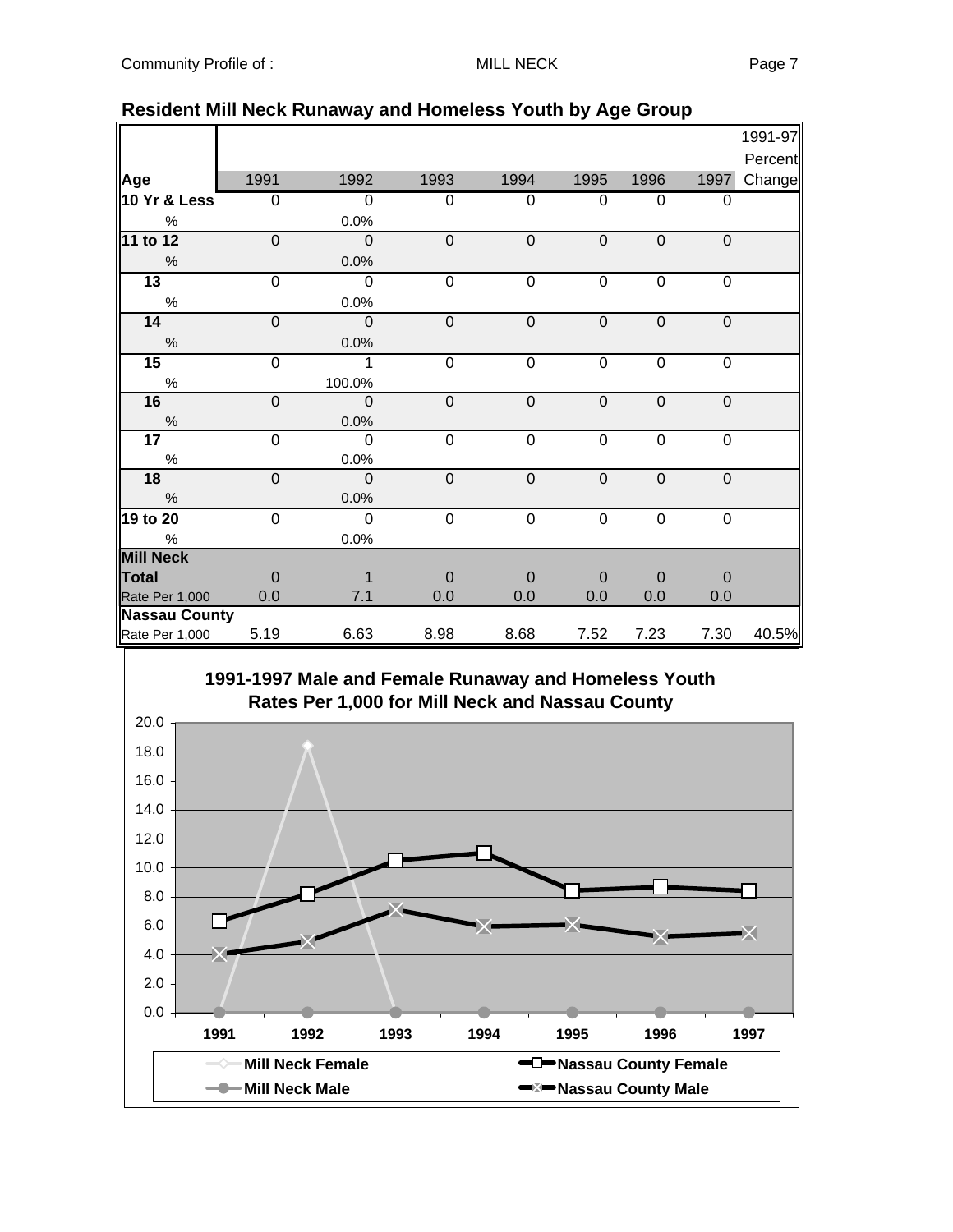Community Profile of : MILL NECK MILL NECK Page 8

## **PUBLIC SCHOOL ENROLLMENT: OYSTER BAY-EAST NORWICH CSD**

|                  | European                                              | African  |          | Asian    | <b>Native</b> |          |       |  |  |
|------------------|-------------------------------------------------------|----------|----------|----------|---------------|----------|-------|--|--|
| Year             | American                                              | American | Latino   | American | American      | Total    |       |  |  |
|                  |                                                       |          |          |          |               |          |       |  |  |
| 1987             | 1,169                                                 | 70       | 42       | 17       | 0             | 1,298    |       |  |  |
| 1988             | 1,105                                                 | 70       | 46       | 22       | 1             | 1,244    |       |  |  |
| 1989             | 1,081                                                 | 59       | 47       | 23       | 1             | 1,211    |       |  |  |
| 1990             | 1,077                                                 | 55       | 66       | 28       | 1             | 1,227    |       |  |  |
| 1991             | 1,083                                                 | 69       | 64       | 24       | 0             | 1,240    |       |  |  |
| 1992             | 1,108                                                 | 75       | 66       | 33       | 0             | 1,282    |       |  |  |
| 1993             | 1,096                                                 | 78       | 76       | 37       | 0             | 1,287    |       |  |  |
| 1994             | 1,117                                                 | 89       | 85       | 38       | 0             | 1,329    |       |  |  |
| 1995             | 1,166                                                 | 89       | 97       | 43       | 0             | 1,395    |       |  |  |
| 1996             | 1,117                                                 | 82       | 109      | 61       | 0             | 1,369    |       |  |  |
| 1997             | 1,132                                                 | 84       | 120      | 54       | 1             | 1,391    |       |  |  |
| 1998             | 1,152                                                 | 96       | 155      | 50       | 0             | 1,453    |       |  |  |
| 1999             | 1,181                                                 | 77       | 172      | 50       | 0             | 1,480    |       |  |  |
|                  | Net Change in School Enrollment Between 1987 and 1999 |          |          |          |               |          |       |  |  |
|                  |                                                       | European | African  |          | Asian         | Native   |       |  |  |
|                  | 1987-99                                               | American | American | Latino   | American      | American | Total |  |  |
| Change in Number |                                                       | 12       | 7        | 130      | 33            | 0        | 182   |  |  |

| Net Change in School Enrollment Between 1993 and 1999 |         |          |          |        |          |               |                  |  |
|-------------------------------------------------------|---------|----------|----------|--------|----------|---------------|------------------|--|
|                                                       |         | European | African  |        | Asian    | <b>Native</b> |                  |  |
|                                                       | 1993-99 | American | American | Latino | American | American      | $\mathsf{Total}$ |  |
| Change in Number                                      |         | 85       | -1       | 96     | 13       |               | 193              |  |
| Change as Percent                                     |         | 8%       | $-1%$    | 126%   | 35%      |               | 15%              |  |

Change as Percent 1% 10% 310% 194% 194% 14%



\* The Native American percent increase is omitted from this chart because enrollment changes that begin or end with fewer than 10 students distort comparisons among the various enthic groups.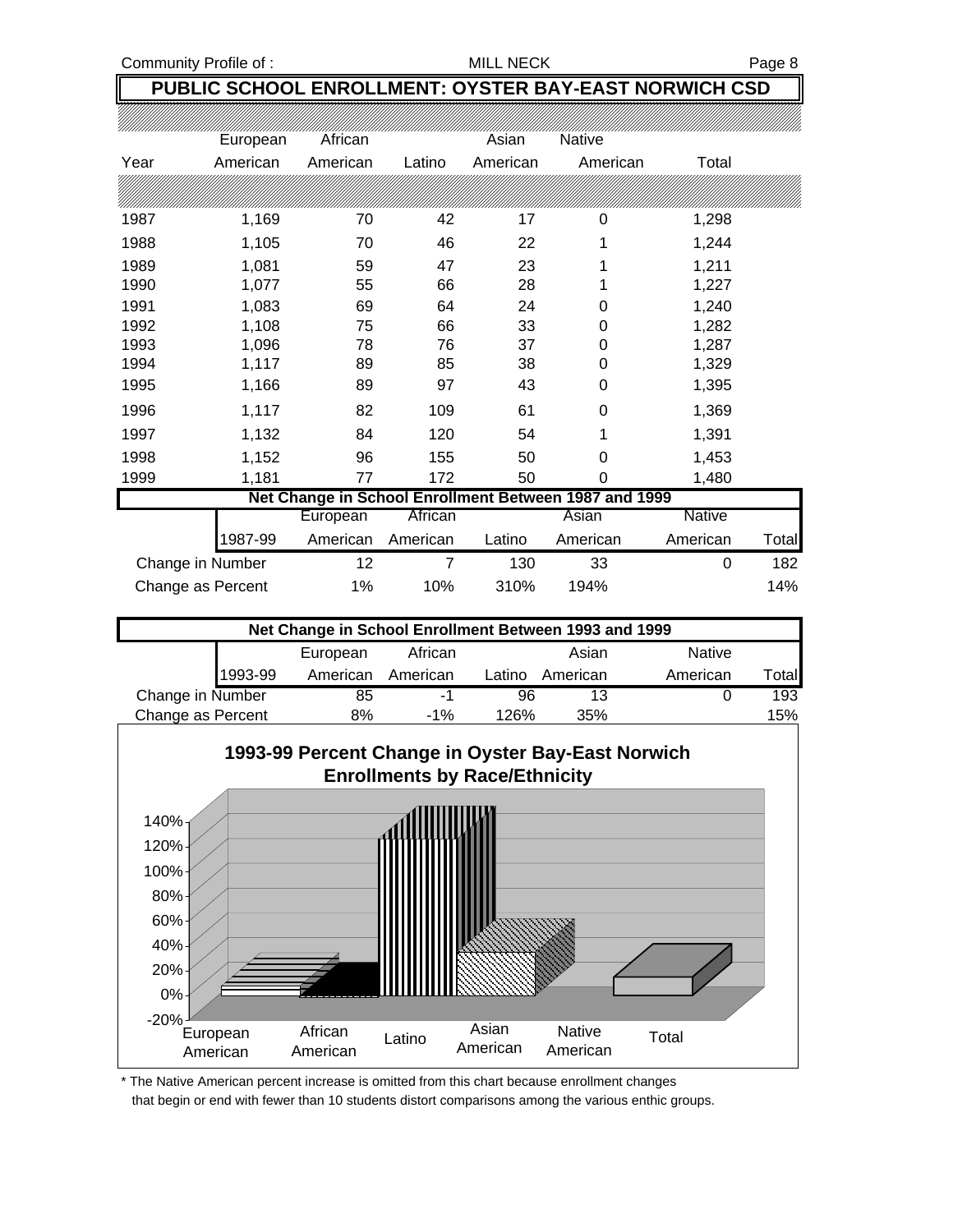## **REPORTED LIMITED ENGLISH PROFICIENT ENGLISH LANGUAGE LEARNERS (LEP/ELLs) IN OYSTER BAY-EAST NORWICH CSD\***

| Reported Number and Percent of LEP/ELL Students in Oyster Bay -<br>East Norwich CSD, Oyster Bay and Nassau County |                                    |                         |                           |                         |                      |                         |  |
|-------------------------------------------------------------------------------------------------------------------|------------------------------------|-------------------------|---------------------------|-------------------------|----------------------|-------------------------|--|
|                                                                                                                   | <b>Oyster Bay-East Norwich CSD</b> |                         | <b>Town of Oyster Bay</b> |                         | <b>Nassau County</b> |                         |  |
| Year                                                                                                              | <b>Number</b>                      | <b>Percent of</b>       | <b>Number</b>             | Percent of              |                      | Number Percent of       |  |
|                                                                                                                   |                                    | <b>Total Enrollment</b> |                           | <b>Total Enrollment</b> |                      | <b>Total Enrollment</b> |  |
| 1992                                                                                                              | 64                                 | 5.0%                    | 837                       | 2.2%                    | 6,044                | 3.5%                    |  |
| 1993                                                                                                              | 67                                 | 5.2%                    | 873                       | 2.3%                    | 6,963                | 4.0%                    |  |
| 1994                                                                                                              | 68                                 | 5.1%                    | 874                       | 2.3%                    | 7,492                | 4.2%                    |  |
| 1995                                                                                                              | 77                                 | 5.5%                    | 879                       | 2.3%                    | 7,823                | 4.3%                    |  |
| 1996                                                                                                              | 75                                 | 5.5%                    | 883                       | 2.2%                    | 8,276                | 4.5%                    |  |
| 1997                                                                                                              | 86                                 | 6.2%                    | 1,009                     | 2.5%                    | 9.219                | 4.9%                    |  |
| 1998                                                                                                              | 98                                 | 6.7%                    | 1,026                     | 2.5%                    | 9,353                | 4.8%                    |  |
| 1999                                                                                                              | 105                                | 7.1%                    | 1,125                     | 2.7%                    | 10,077               | 5.1%                    |  |
| 1999 Total                                                                                                        |                                    |                         |                           |                         |                      |                         |  |
| Enrollment                                                                                                        | 1,480                              |                         | 42,287                    |                         | 195,804              |                         |  |
| 1992 - 1999<br>% Change                                                                                           | 64.1%                              |                         | 34.5%                     |                         | 66.7%                |                         |  |

\* In the 1998-1999 school year, there were 77 different languages spoken by students enrolled

in Nassau County public schools.



\*\* The annual number of reported LEP/ELLs enrollment is based upon the number of Limited English Proficient English Language Learners in the local district as reported on the State Education Department/ The University of the State of New York, Commissioners Regulations Part 154 Application.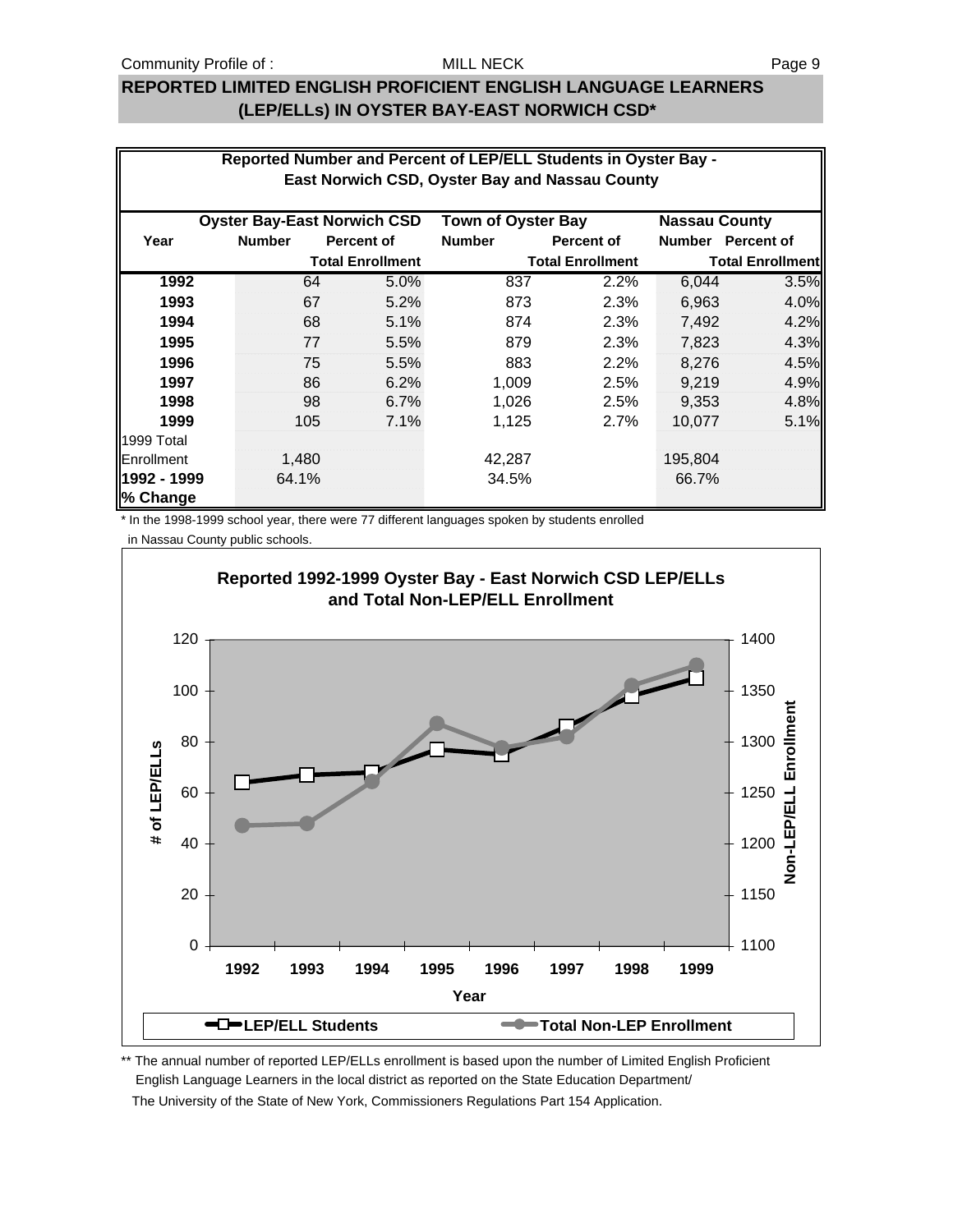Community Profile of : MILL NECK Page 10

 **Dropouts in Oyster Bay-E. Norwich CSD, Oyster Bay Town, & Nassau County**

|      |                |                       |          |        | DROPOUT NUMBERS & PERCENTS OF HIGH SCHOOL ENROLLMENT* |               |
|------|----------------|-----------------------|----------|--------|-------------------------------------------------------|---------------|
| Year |                | District-# District-% | Town-#** | $%$ ** | County-#                                              | $\frac{9}{6}$ |
|      |                |                       |          |        |                                                       |               |
| 1987 | 10             | 2.1                   | 260      | 1.8    | 1284                                                  | 2.0           |
| 1988 | 12             | 2.9                   | 267      | 2.1    | 1177                                                  | 2.0           |
| 1989 | 6              | 1.6                   | 160      | 1.3    | 932                                                   | 1.7           |
| 1990 | 4              | 1.1                   | 114      | 1.0    | 759                                                   | 1.4           |
| 1991 | $\Omega$       | 0.0                   | 71       | 0.6    | 613                                                   | 1.2           |
| 1992 | $\overline{2}$ | 0.5                   | 81       | 0.7    | 654                                                   | 1.2           |
| 1993 | 5              | 1.3                   | 69       | 0.6    | 630                                                   | 1.2           |
| 1994 | $\overline{2}$ | 0.5                   | 52       | 0.5    | 724                                                   | 1.4           |
| 1995 | $\overline{2}$ | 0.5                   | 67       | 0.6    | 531                                                   | 1.0           |
| 1996 | 3              | 0.8                   | 80       | 0.7    | 477                                                   | 0.9           |
| 1997 | $\Omega$       | 0.0                   | 58       | 0.5    | 479                                                   | 0.9           |
| 1998 | $\overline{2}$ | 0.6                   | 85       | 0.8    | 489                                                   | 0.9           |

\*Dropout Rate = Dropouts divided by 9-12 grade enrollment including ungraded secondary enrollment. A dropout

is defined as any pupil who left school prior to graduation & did not enter another school or program leading to a GED.



\*\*Town data based on a weighted average of communities which are fully or partially located within town boundaries.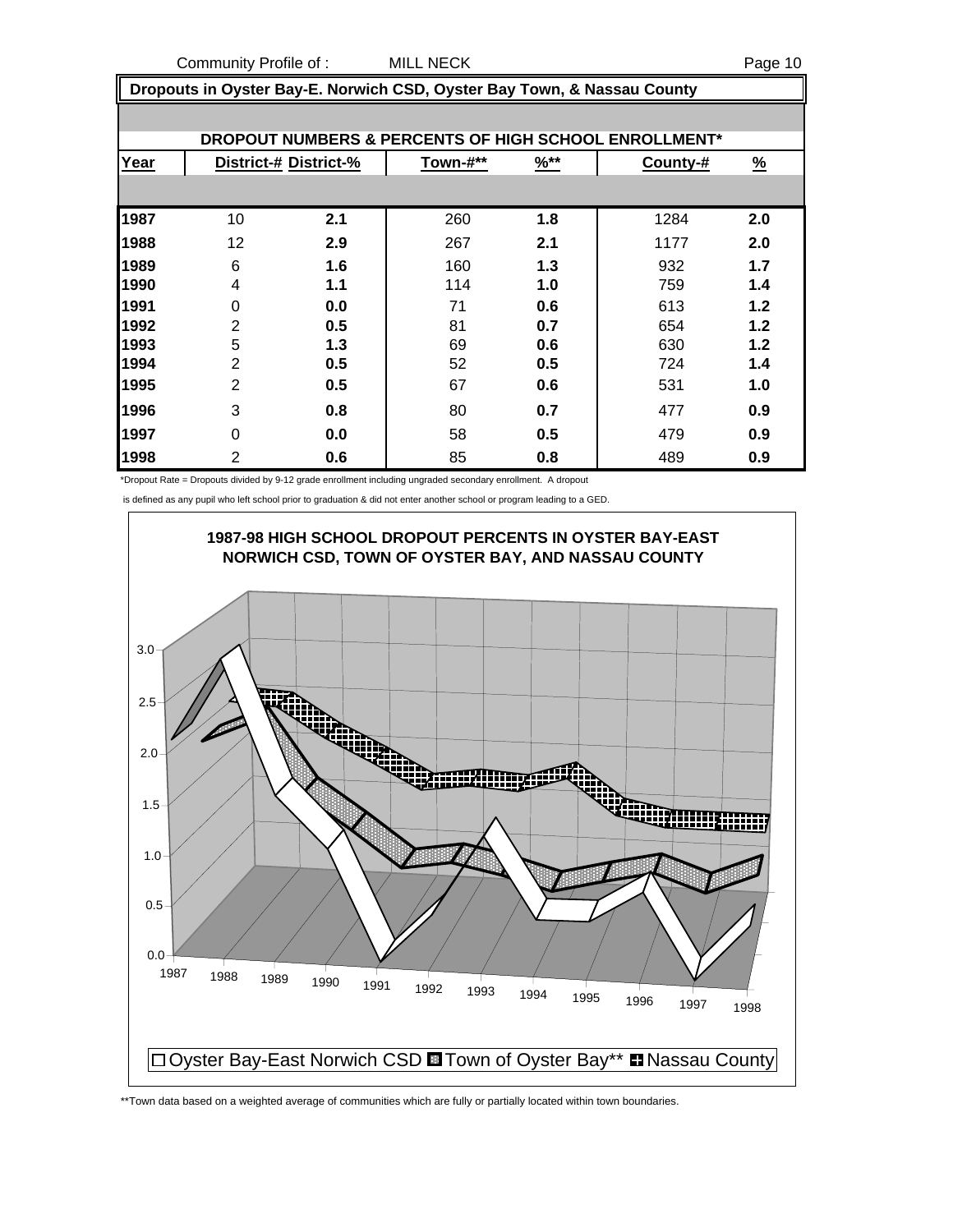| 1982-97 Total Births and Fertility Rates For Mill Neck 11765<br>Nassau County and New York State* |                         |           |                                    |                      |                       |           |
|---------------------------------------------------------------------------------------------------|-------------------------|-----------|------------------------------------|----------------------|-----------------------|-----------|
|                                                                                                   | <b>Mill Neck</b>        |           |                                    | <b>Nassau County</b> | <b>New York State</b> |           |
|                                                                                                   |                         | Fertility |                                    | Fertility            |                       | Fertility |
| Year                                                                                              | Births**                | Rate      | <b>Births</b>                      | Rate                 | <b>Births</b>         | Rate      |
| 1982                                                                                              | $\overline{\mathbf{4}}$ | 13.2      | 14,342                             | 49.0                 | 246,889               | 59.6      |
| 1983                                                                                              | 4                       | 14.1      | 14,541                             | 49.8                 | 248,222               | 59.6      |
| 1984                                                                                              | $\overline{\mathbf{4}}$ | 13.9      | 14,758                             | 50.6                 | 250,436               | 59.9      |
| 1985                                                                                              | 4                       | 14.4      | 15,247                             | 52.3                 | 258,826               | 61.6      |
| 1986                                                                                              | $\overline{\mathbf{4}}$ | 14.9      | 15,567                             | 53.5                 | 263,045               | 62.3      |
| 1987                                                                                              | 4                       | 16.2      | 16,504                             | 56.8                 | 271,355               | 64.0      |
| 1988                                                                                              | $\overline{\mathbf{4}}$ | 17.8      | 17,072                             | 58.8                 | 279,976               | 65.8      |
| 1989                                                                                              | 4                       | 17.6      | 17,700                             | 61.1                 | 290,528               | 67.9      |
| 1990                                                                                              | $\overline{4}$          | 18.3      | 18,180                             | 62.8                 | 297,468               | 69.3      |
| 1991                                                                                              | 5                       | 26.7      | 17,864                             | 62.2                 | 292,523               | 68.1      |
| 1992                                                                                              | $6\phantom{.}$          | 28.6      | 18,065                             | 63.3                 | 287,531               | 67.2      |
| 1993                                                                                              | 8                       | 39.8      | 17,931                             | 63.2                 | 282,377               | 66.3      |
| 1994                                                                                              | $\overline{7}$          | 38.6      | 17,903                             | 64.6                 | 277,945               | 65.6      |
| 1995                                                                                              | 8                       | 44.9      | 18,084                             | 66.0                 | 271,042               | 64.3      |
| 1996                                                                                              | $\overline{7}$          | 42.5      | 17,722                             | 63.8                 | 263,611               | 63.0      |
| 1997                                                                                              | $\overline{7}$          | 43.2      | 17,100                             | 62.0                 | 256,976               | 61.8      |
|                                                                                                   |                         |           | 1982 - 1997 Mill Neck Total Births |                      |                       |           |
| 9<br>8                                                                                            |                         |           |                                    |                      |                       |           |
| $\overline{7}$                                                                                    |                         |           |                                    |                      |                       |           |
| 6                                                                                                 |                         |           |                                    |                      |                       |           |
| nber of Births                                                                                    |                         |           |                                    |                      |                       |           |
| 5                                                                                                 |                         |           |                                    |                      |                       |           |
| 4                                                                                                 |                         |           |                                    |                      |                       |           |
| 3<br>Z                                                                                            |                         |           |                                    |                      |                       |           |
|                                                                                                   |                         |           |                                    |                      |                       |           |
| $\overline{2}$                                                                                    |                         |           |                                    |                      |                       |           |
|                                                                                                   |                         |           |                                    |                      |                       |           |
|                                                                                                   |                         |           |                                    |                      |                       |           |

1982-97 Total Births and Fertility Rates For Mill Neck 11765

\* Fertility rate based on live births per 1,000 female population 15-44. Data for 1990-97 reflect zip code boundaries. Data for prior years reflect the local community as comprised by census tracts. \*\* The number of births to mothers in the Mill Neck area is a three year "running" average for all years. Source: Nassau County & New York State Departments of Health.

1982 1983 1984 1985 1986 1987 1988 1989 1990 1991 1992 1993 1994 1995 1996 1997 **Year**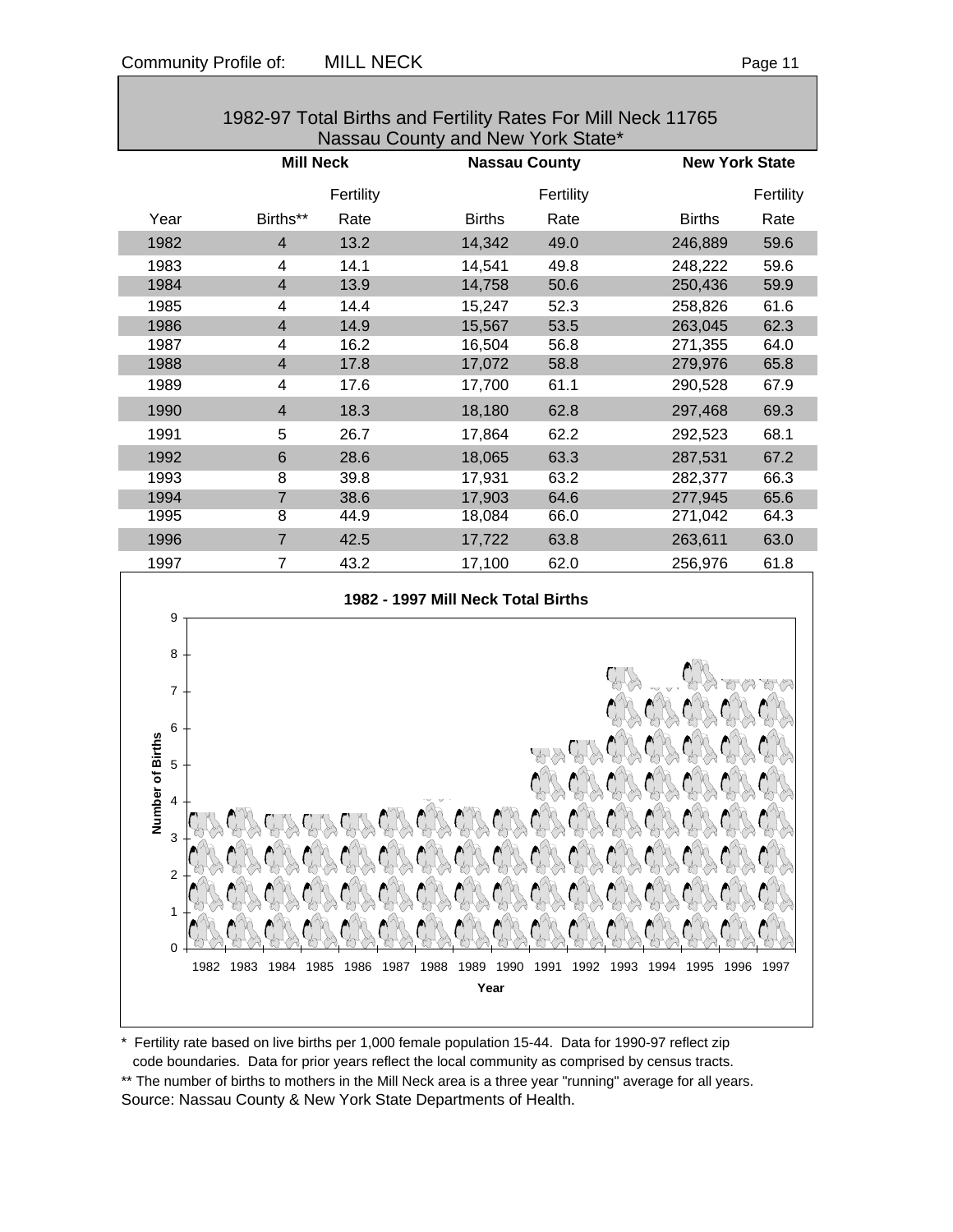| 1984-97 Births To Teen Mothers and Fertility Rates       |
|----------------------------------------------------------|
| For Mill Neck 11765*, Nassau County and New York State** |

|      | <b>Mill Neck</b><br>Teen<br>Fertility |      |               | <b>Nassau County</b><br>Fertility |               | <b>New York State</b><br>Fertility |  |
|------|---------------------------------------|------|---------------|-----------------------------------|---------------|------------------------------------|--|
| Year | <b>Births</b>                         | Rate | <b>Births</b> | Rate                              | <b>Births</b> | Rate                               |  |
| 1984 | $\Omega$                              | 0.0  | 668           | 12.2                              | 25,658        | 35.7                               |  |
| 1985 | 0                                     | 0.0  | 711           | 13.4                              | 25,470        | 36.4                               |  |
| 1986 | $\Omega$                              | 0.0  | 685           | 13.4                              | 25,134        | 37.0                               |  |
| 1987 | $\Omega$                              | 0.0  | 677           | 13.8                              | 25,080        | 38.0                               |  |
| 1988 | $\Omega$                              | 0.0  | 663           | 14.1                              | 25,861        | 40.3                               |  |
| 1989 | 0                                     | 0.0  | 679           | 15.0                              | 26,593        | 42.7                               |  |
| 1990 | $\Omega$                              | 0.0  | 674           | 15.6                              | 26,553        | 44.0                               |  |
| 1991 | 0                                     | 0.0  | 672           | 16.0                              | 26,216        | 44.1                               |  |
| 1992 | $\Omega$                              | 0.0  | 629           | 15.1                              | 25,330        | 43.4                               |  |
| 1993 | $\Omega$                              | 0.0  | 700           | 18.4                              | 25,515        | 44.3                               |  |
| 1994 | $\Omega$                              | 0.0  | 682           | 18.2                              | 25,852        | 45.3                               |  |
| 1995 | 0                                     | 0.0  | 668           | 18.0                              | 24,805        | 43.6                               |  |
| 1996 | $\Omega$                              | 0.0  | 637           | 15.8                              | 23,864        | 41.8                               |  |
| 1997 | 0                                     | 0.0  | 561           | 13.9                              | 22,185        | 38.5                               |  |



\* The number of birth to teen mothers in the Mill Neck area is a three year "running" average for all years.

\*\* Fertility rate based on live births per 1,000 female population 15-19. Data for 1990-97 reflect zip code boundaries. Data for prior years reflect the local community as comprised by census tracts. Source: Nassau County & New York State Departments of Health.